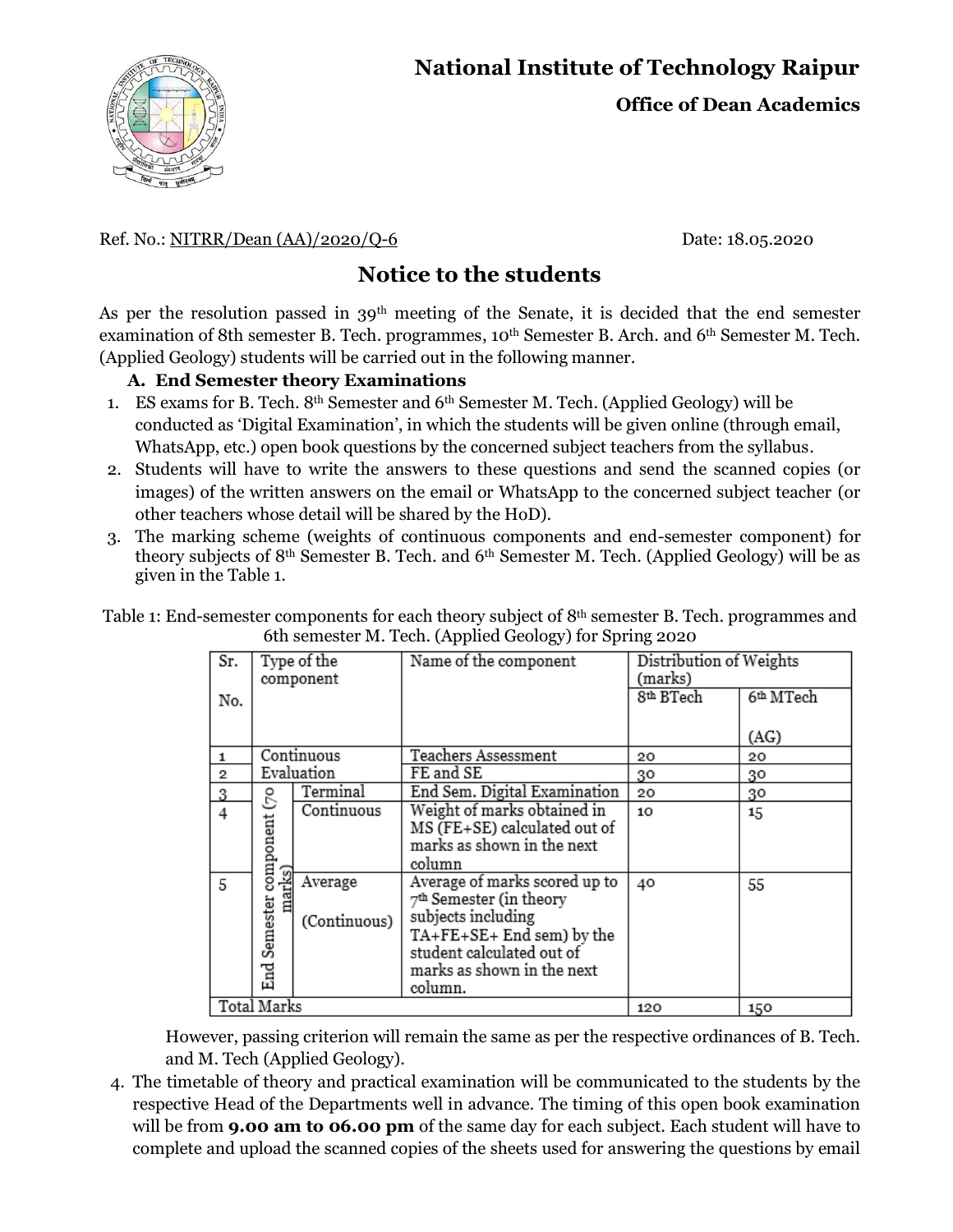# **National Institute of Technology Raipur**



**Office of Dean Academics**

or WhatsApp to the concerned teacher allotted by HoD to him/her by 06.00 pm of the same day positively.

- 5. In case a student does not send the answer in the above stipulated time, then he/she will be marked absent in that particular subject.
- 6. The list of students eligible to appear in each subject for every department will be published in the website. In case of any discrepancies, the students are required to communicate with the concerned HoDs.
- 7. The questions will be shared with each student by 9.00 am on the day of examination by the concerned teacher. Mobile number and email address of the concerned teacher will also be shared, and the submission of answer sheets must be made to the concerned teacher only.

### **B. End Semester practical examinations**

- 8. Practical Examination will be conducted on virtual labs (wherever possible) and viva-voce will be carried out online/mobile by the subject teacher and one external examiner.
- 9. Students are required to be available online/mobile in time for viva-voce, otherwise they may be marked absent.

#### **C. Project Submission and presentation**

- 10. The students are required to submit project reports (8th Semester B. Tech. and 6th Semester M. Tech. (AG)) by email to concerned HoD with CC to the supervisor by May 22, 2020 positively.
- 11. **Students of 10th Semester B. Arch. are required to submit their training reports/ certificates to the Head, Department of Architecture through email by 22.05.2020.**
- 12. Project presentation and viva-voce will be arranged by the respective departments on scheduled date and time on any suitable video conferencing/mobile app as per the convenience of the students.
- 13. Students are required to be available online/mobile in time for viva-voce, otherwise they may be marked absent.

#### **D. Make-up exam for (FE/SE)**

14. As per B. Tech. and M. Tech. (Applied Geology) ordinances, those students who have missed FE/SE or both due to valid reasons (as decided by the respective DACs), will have to appear in a Make-Up exam which will be arranged as a viva on any online platform/mobile, the date and time of which will be communicated to the student by email/WhatsApp group of the class by HoD.

#### **E. Exceptions**

- 15. For those students who are having backlog in  $5<sup>th</sup>$  to 7th semester(s), it will not be possible to calculate the average of theory marks up to  $7<sup>th</sup>$  semester and hence their result will be kept withheld subject to passing in backlog subject(s).
- 16.In case those who fail to appear because of internet connectivity or power supply issues, another chance will be given to them using the same methodology (of exam) once the Institute opens for the students. The grades to such subject(s) (THEORY or PRACTICAL) will be decided only then and the result will then be processed.

### **Instructions for the Examination**

1. The student should preferably use A-4 size unruled paper for writing the answers to the questions in digital examination giving their roll number, semester, branch, name of subject on the top of each page and the page numbers at the bottom.